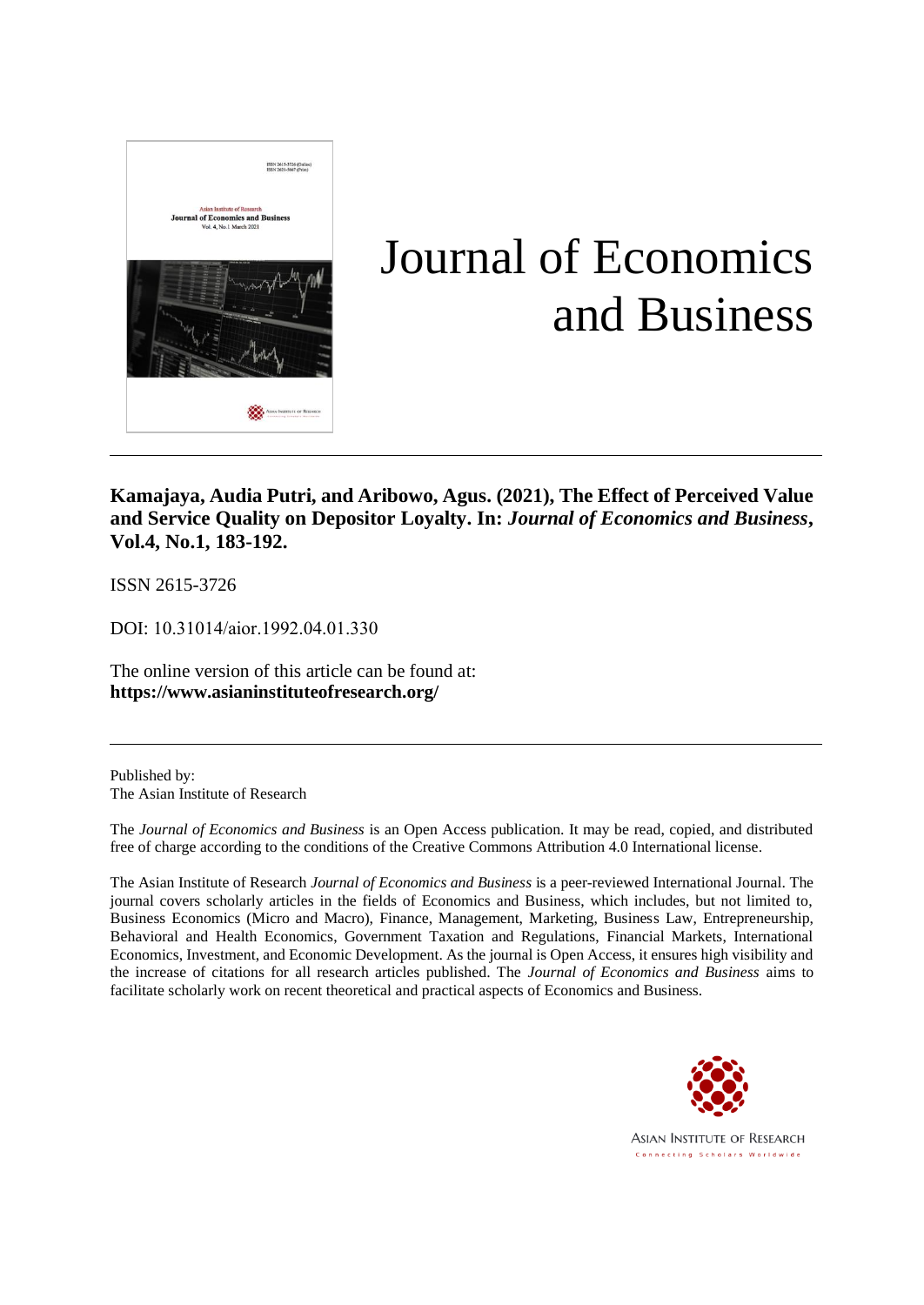

The Asian Institute of Research Journal of Economics and Business Vol.4, No.1, 2021: 183-192 ISSN 2615-3726 Copyright © The Author(s). All Rights Reserved DOI: 10.31014/aior.1992.04.01.330

# The Effect of Perceived Value and Service Quality on Depositor Loyalty

# Audi Putri Kamajaya<sup>1</sup>, Agus Aribowo<sup>2</sup>

<sup>1</sup>Department of Master of Management of Business Faculty, Maranatha Christian University Bandung, INDONESIA. Email: audiaputrikamajaya@gmail.com

<sup>2</sup>Department of Master of Management of Business Faculty, Maranatha Christian University Bandung, INDONESIA. Email: aribowoagus@yahoo.com

## **Abstract**

For a bank, the depositors are the primary assets. Therefore, the bank should maintain a good relationship with them to be loyal to all efforts. If they are faithful, they will always keep putting their money in the bank. Therefore, the bank can execute the intermediate function properly. This study intends to examine the effect of perceived value and service quality on depositor loyalty. Consequently, the depositors of commercial bank H at branch F in Bandung become the population and the samples. This study also uses the Slovin formula, simple random sampling, and survey to calculate the samples, grab them, and accumulate the primary data. Moreover, the gathered data get analyzed by the structural equation model (SEM) based on variance. To sum up, this study proves that the perceived value and service quality positively affect depositor loyalty after examining the proposed hypotheses. To increase depositors to be loyal, the bank has to focus on elevating their perceived value and giving them superior service.

**Keywords:** Commercial Bank, Depositor Loyalty, Perceived Value, Service Quality

## **I. INTRODUCTION**

A bank performs as an intermediary financial institution in a state economic (Taswan, 2010). Through this role, the bank distributes money from depositors to borrowers in loans; therefore, it can produce profits (Husnan, 2015). To support this condition, the bank marketing staff needs to maintain a relationship with depositors (Chatterjee  $\&$ Kamesh, 2019) and attempts to retain them (Narotama, 2019).

As one of the private banks operating in Bandung, Bank H offers something interesting to time depositors to continually desire to place their money. For example, the bank already gives a higher interest and cashback to them if they add their money for a specific duration. However, this effort makes them, especially in the priority segment<sup>1</sup>, withdraw all money in their deposit saving account in branch office F; for that reason, their status becomes the unqualified depositors. Table one shows the increase in the number of unqualified depositors in the

<sup>&</sup>lt;sup>1</sup> The priority segment is the name given by bank for the group of depositors placing 500 million rupiahs or more.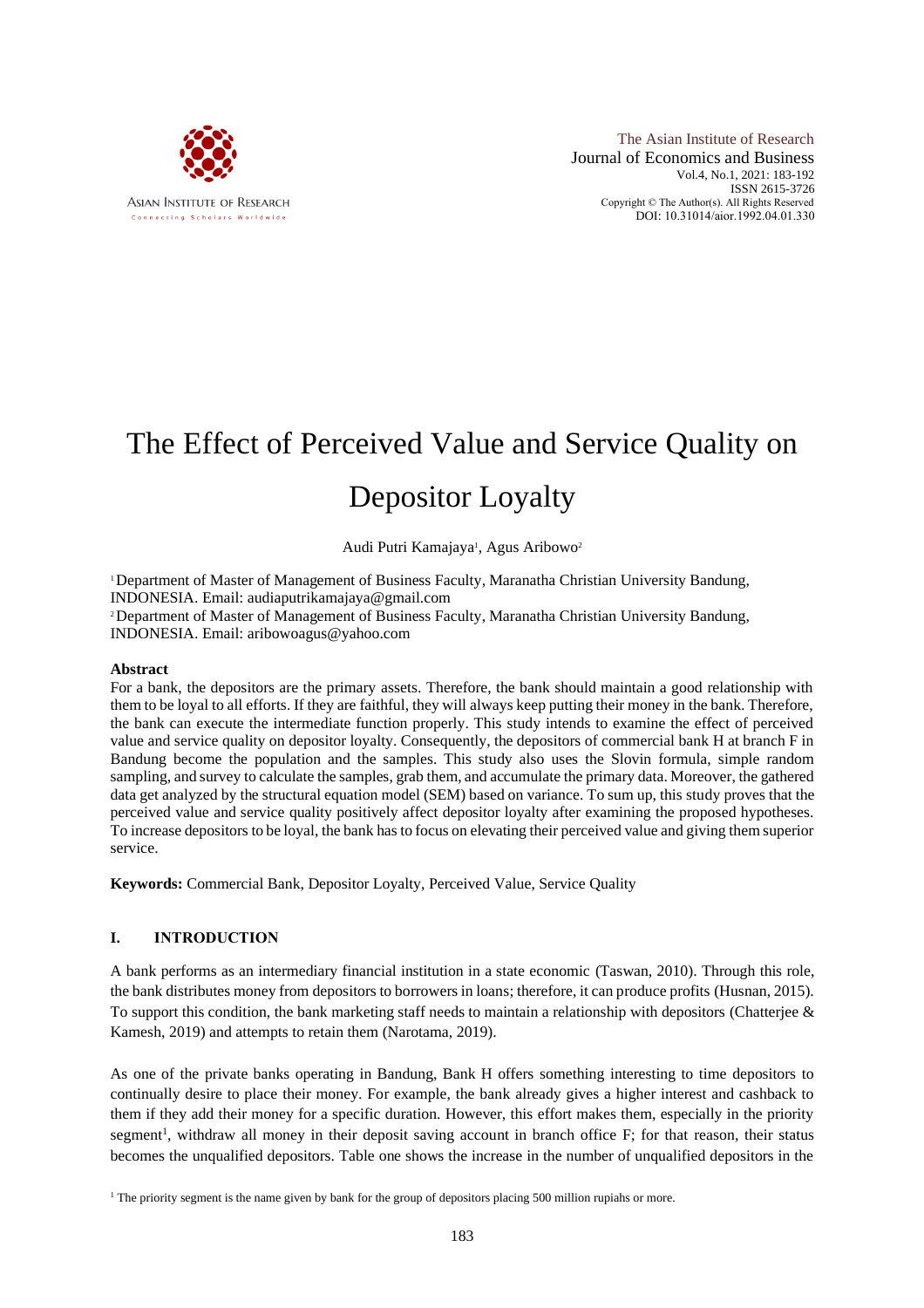priority segment from January to December 2019. During this year, this number gets increased from 628 to 657. The highest of 669 is in October. Conversely, the lowest of 628 is in January. This condition makes the bank lose the opportunity to use at least 500 million rupiahs if this status occurs.

Table 1: The number of unqualified depositors (UD) in the priority segment in the year 2019 of Branch F of Bank H of in Bandung

| Month          | Jan | Feb | March | April | May | June | July | August | Sept | Oct | <b>Nov</b> | Dec |
|----------------|-----|-----|-------|-------|-----|------|------|--------|------|-----|------------|-----|
| The number of  | 628 | 639 | 639   | 637   | 644 | 641  | 647  | 652    | 652  | 669 | 657        | 652 |
| UD in priority |     |     |       |       |     |      |      |        |      |     |            |     |
| segment        |     |     |       |       |     |      |      |        |      |     |            |     |

Source: Processed data of Branch F of Bank H

This situation makes the research of the determinants of consumer loyalty in the bank to do. According to the evidence of the previous study, they are perceived value (Jumanev, Kumar, & Hanaysha, 2012; Hasan, Kiong, & Ainuddin, 2014; Rahi & Ghani, 2016; Mukerjee, 2018; Fitri, Basrib, & Maryanti, 2019) and service quality (Hidayat, Akhmad, & Mahmud, 2015; Alnaser, Ghani, Rahi, Mansour, & Abed, 2017; Al-Areqi, Al-Hadeq, & Mutahar, 2018; Setiawan, Kusumawati, & Mawardi, 2018). Unfortunately, this indication associated with these determinants does not reach a consensus yet.

- In their research in the banking sector, Jumanev et al. (2012), Hasan et al. (2014), Rahi & Ghani (2016), Mukerjee (2018), and Fitri et al. (2019) find a positive effect of perceived value on consumer loyalty. Furthermore, Nursiana (2011), Koupai, Alipourdarvish, & Sardar (2015) find no impact.
- In the same sector, Hidayat et al. (2015), Alnaser et al. (2017), and Al-Areqi et al. (2018) demonstrate a positive effect of service quality on consumer loyalty. However, Setiawan et al. (2018) depict a negative. Moreover, Fitri et al. (2019) and Narotama (2019) display no impact.

The purpose of this study attempts to examine and analyze the effect of perceived value and service quality on the depositor loyalty in this bank branch by considering this contrary evidence. By this study, we expect a clear sign of these two effects. Therefore, the study confirmation can be executed, and the results are expected to help this bank upturn their depositor loyalty.

Perceived value is the ratio between consumers' benefits and cost when consuming company services (Kertajaya, 2007). As shown by Jumanev et al. (2012), as a company, ideally, the banks exist to create and deliver a good perceived value is to make their depositors loyal. This explanation obtains support from other scholars, such as Hasan et al. (2014), Rahi & Ghani (2016), Mukerjee (2018), and Fitri et al. (2019). Based on these explanations, the first hypothesis can be proposed like this.

 $H_1$ : Depositor loyalty in the bank will be positively affected by perceived value

Service quality is the service conformity to what the firm promises to its customers (Parasuraman, Zeithaml, & Berry, 1985). By referring to this statement, service quality measures something that depositors get based on bank promises. In their study, Hidayat et al. (2015) find that the bank can elevate depositors' loyalty by good service quality. This evidence is also in line with Alnaser et al. (2017) and Al-Areqi et al. (2018), who confirm this evidence. Based on these explanations, the second hypothesis can be proposed like this. H2: Depositor loyalty in the bank will be positively affected by service quality.

# **II. RESEARCH METHOD**

## **2.1. Variable definition**

The variable employed consists of two kinds. First, the explanatory variable: perceived value and service quality. Second, the explained variable: depositor loyalty. The measure of depositor loyalty refers to Widowati & Tsabita (2017). Meanwhile, the proxy of perceived value and service quality denotes Roic et al. (2006) and Tjiptono, Chandra, & Diana (2004), respectively.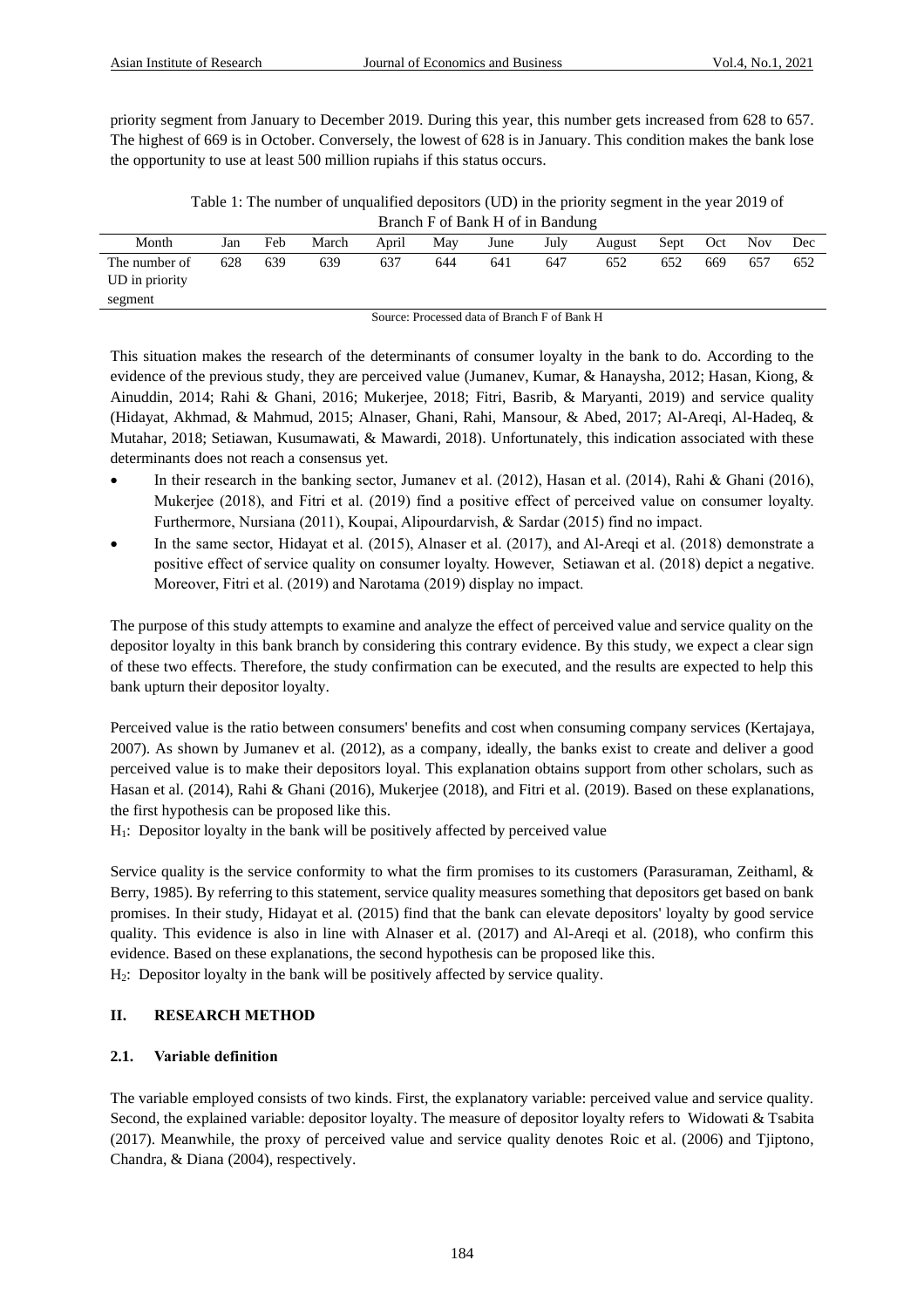- According to Widowati & Tsabita (2017), depositor loyalty has three items, i.e., I always utilize this bank services (DL1); I want to suggest this to my working partner as the place of the financial transaction (DL2); unlike the others, this bank gives me something unique (DL3).
- According to Roic et al. (2006) and Tjiptono et al. (2004), perceived value and service quality have some dimensions and indicators. Moreover, they can be seen in Tables 2 and 3.

| Dimension        | Item                                                                                |
|------------------|-------------------------------------------------------------------------------------|
| Functional       | Facilities offered by this bank reinforce the transaction secret and privacy (FFV1) |
| facility value   | The system in this bank has good order and working management (FFV2).               |
|                  | The waiting room for depositors to transact is large, modern, and spotless (FFV3).  |
|                  | The facilities can be professionally utilized (FFV4).                               |
| Functional       | The employees know their job well (FPERV1).                                         |
| personal         | The knowledge of employees is updated well (FPERV2).                                |
| value            | The employees can provide valuable information (FPERV3).                            |
|                  | The information about the product offered by the employees is all-inclusive         |
|                  | (FPERV4).                                                                           |
| Functional       | The quality of this bank is verified well (FSV1)                                    |
| service value    | This bank retains its quality continually (FSV2)                                    |
|                  | The quality of this bank is better than that of others (FSV3)                       |
|                  | This bank always realize its promises (FSV4)                                        |
| Functional price | The interest payment for depositors is determined (FPRV1).                          |
| value            | I am ready to pay for the bank service charges (FPRV2)                              |
|                  | The total charges of this bank make me reasonably think (FPRV3).                    |
| Emotional value  | I am glad about the financial contract offered by this bank (EV1).                  |
|                  | I am comfortable with bank services (EV2).                                          |
|                  | The employees of this bank give me a positive value (EV3).                          |
|                  | The employees of this bank do not disturb me during the service (EV4).              |
|                  | Overall, I am relaxed with all the bank service (EV5).                              |
| Social value     | Society assumes the services of this bank is good (SV1)                             |
|                  | My coming to this bank is assumed satisfactory by the people who recognize me (SV2) |
|                  | Source: Roic et al. (2006)                                                          |

## Table 2: The dimensions and items of perceived value

Table 3: The dimensions and items of service quality

| Dimension      | Item                                                                              |
|----------------|-----------------------------------------------------------------------------------|
| Tangible       | This bank has modern transaction devices (T1).                                    |
|                | The facilities owned by this bank are visually eye-catching (T2)                  |
|                | The employees of this bank wear their uniforms neatly (T3).                       |
|                | The services in this bank are written (T4).                                       |
| Empathy        | The employees of this bank give special attention to me (EMP1).                   |
|                | Banks have operating hours to make customers feel comfortable (EMP2).             |
|                | These bank employees pay special attention to their customers (EMP3).             |
|                | The employee of this bank prioritizes the interests of its customers (EMP4)       |
|                | The employees of this bank understand the unique needs of their customers (EMP5). |
| Responsiveness | The employees of this bank inform me about when the services are given (RES1).    |
|                | The employees of this bank serve me quickly (RES2).                               |
|                | The employees of this bank are always ready to assist me (RES3).                  |
|                | The employees of this bank take their time to serve me (RES4).                    |
| Reliability    | This bank always fulfills its promises to me (REL1).                              |
|                | This bank gives solutions to me (REL2).                                           |
|                | This bank gives the service to me according to the time established (REL3).       |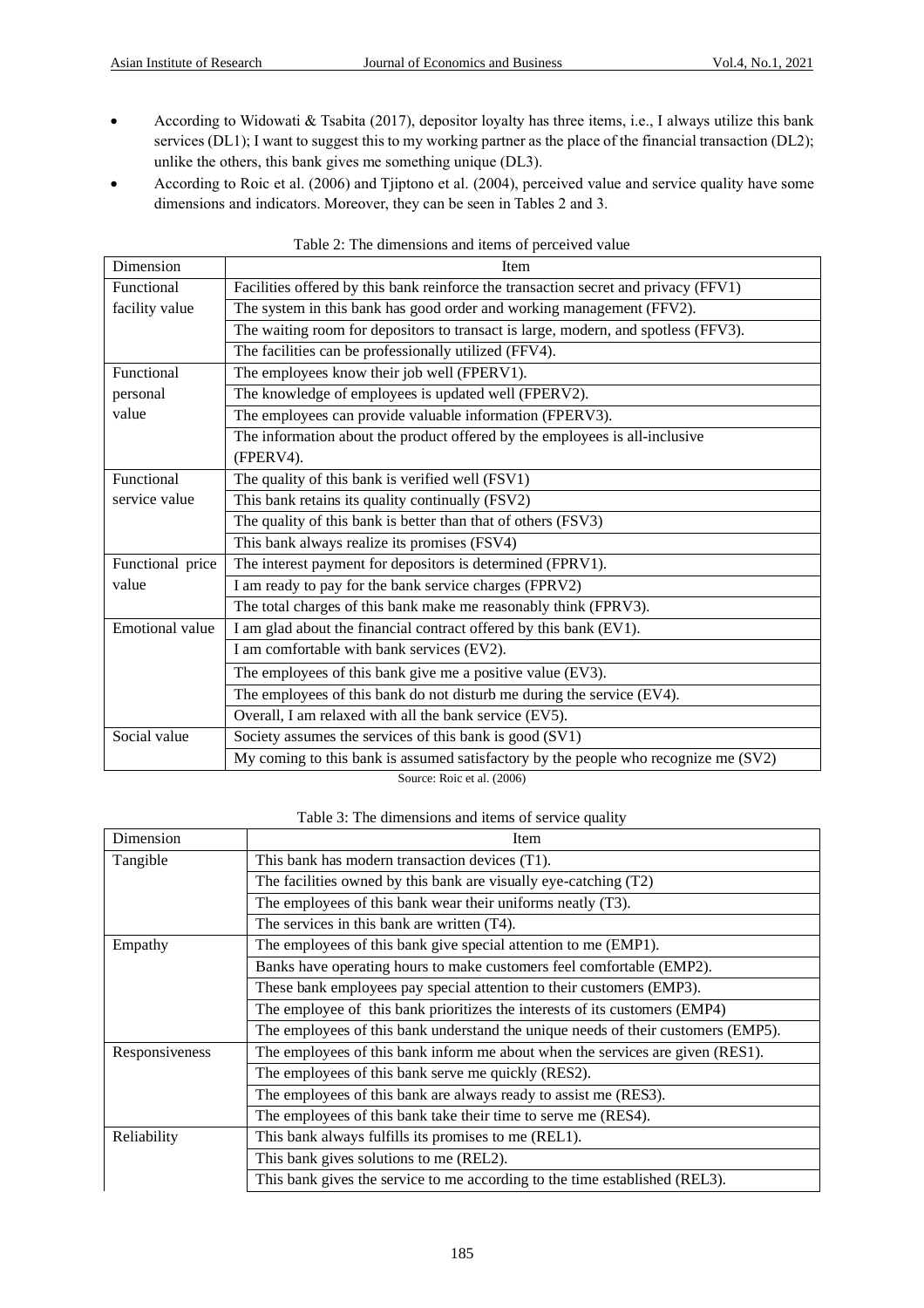| Dimension | Item                                                                 |
|-----------|----------------------------------------------------------------------|
|           | This bank put forward the accuracy to serve me (REL4).               |
| Assurance | The employees of this bank try to make me believe its services (A1). |
|           | I am safe to transact with this bank (A2).                           |
|           | The employees of this bank are polite to me (A3)                     |
|           | The employees of this bank can answer all of my questions (A4).      |

|  |  |  |  | Table 3: The dimensions and items of service quality |  |
|--|--|--|--|------------------------------------------------------|--|
|  |  |  |  |                                                      |  |

Source: Modified from Tjiptono et al. (2004)

## **2.2. Method to collect data**

The survey becomes the method to bring the data together. In this way, according to Hartono (2012), the distribution of questionnaires is essential. Furthermore, the 5 points of the Likert scale are used to quantify the reactions of customer loyalty and two dimensions of perceived value and service quality items

# **2.3. Population and Samples**

The depositors of bank H at branch FA become the population (N) with their sum of 1000. The Slovin formula with the residual margin (RM) of 5% is utilized to decide the sample size (SS) by mentioning Suliyanto (2009). This formula can be seen in the first equation.

$$
SS = \frac{N}{1 + N.RM^2} \tag{1}
$$

By this formula, the sample size is  $\frac{1,000}{1+1,000(0.05*0.05)} = 285.71 \approx 286$ . Then, the depositors becoming the sample are occupied by a simple random sampling method. Unfortunately, the total depositors participating in this survey are only 80 people. Hence, the response rate is 27.97%. This rate is enough because of higher than 20%, as explained by Sugiyanto, Nahartyo, Misra, Bastian, Hartono, Saputro, Sholihin, Sivilokonom, Almahendra, Winardi, Rostiani, Warsono, Ciptono, & Widyaningsih (2018).

# **2.4. Method to analyze the data**

By referring to the number of respondents of 60, this study uses the structural equation model based on variance to analyze the data. This model can be found in Figure 1, as shown below.



Figure 1: Research Model

The confirmatory factor analysis (CFA) and Cronbach Alpha (CA) analysis are utilized to test validity and reliability, one to one. The CFA attempts to know how accurate the answers of the respondents. To be precise, the loading factor of items should be higher than the cut-off point of 0.5 (Ghozali 2008). Meanwhile, the CA analysis intends to detect the consistency of respondents to answer the indicators. To be consistent, the CA coefficient of valid indicators has to be bigger than the cut-off value of 0.6 (Ghozali, 2006).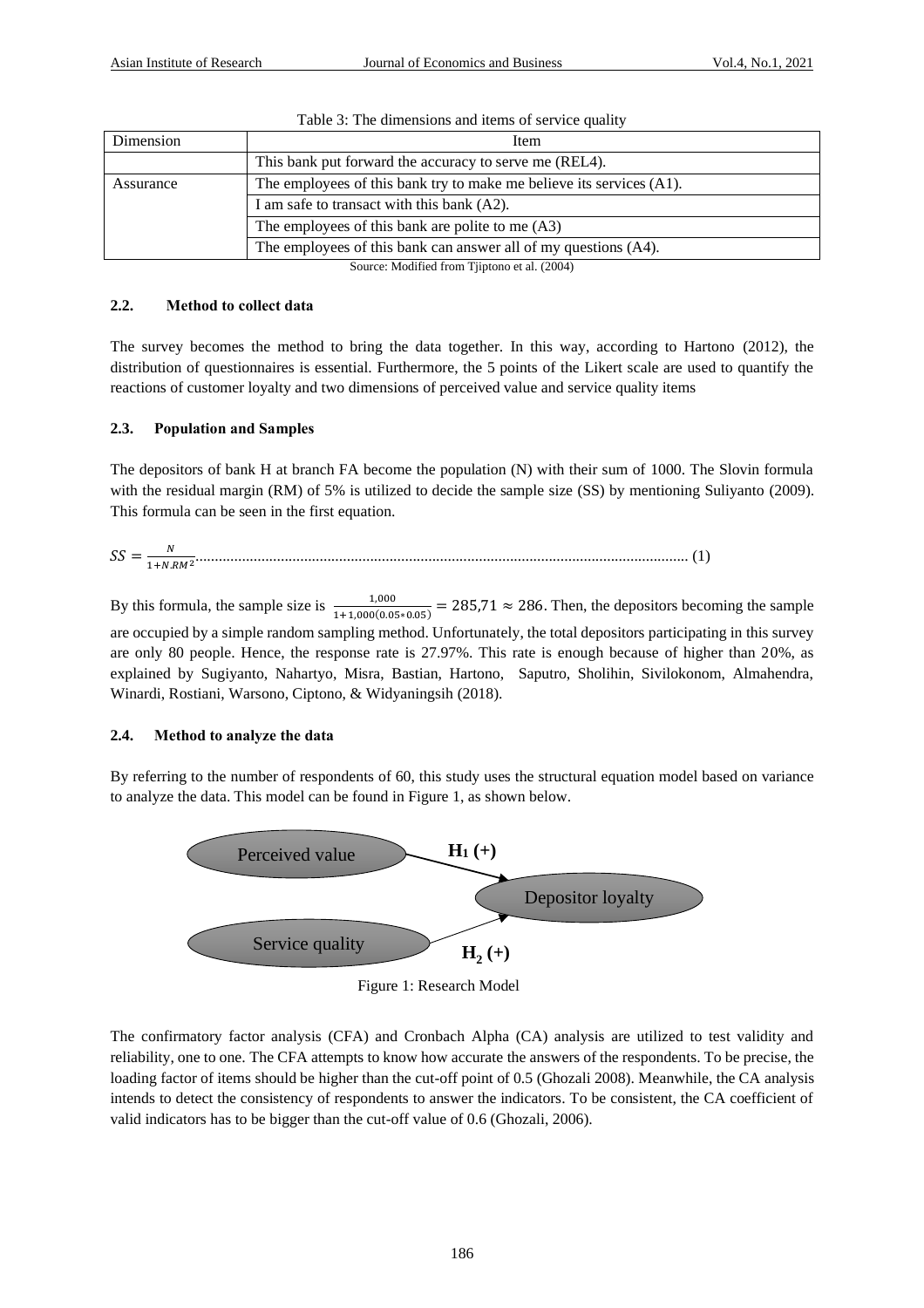# **III. RESULT AND DISCUSSION**

#### **3.1. The demographic properties of respondents**

Table 4 presents the demographic properties of the respondents joining this survey. They cover gender, age, duration to be a depositor, and occupation. Moreover, the frequency and its percentage are used to describe them.

| demographic<br>The          | Description            | Frequency | Percentage |
|-----------------------------|------------------------|-----------|------------|
| property                    |                        |           |            |
| Gender                      | Male                   | 30        | 37.50%     |
|                             | Female                 | 50        | 62.50%     |
|                             | Total                  | 80        | 100.00%    |
| Age                         | $18 - 20$              | 15        | 18.75%     |
|                             | $21 - 30$              | 20        | 25.00%     |
|                             | $31 - 40$              | 25        | 31.25%     |
|                             | $61 - 70$              | 20        | 25.00%     |
|                             | Total                  | 80        | 100.00%    |
| Duration<br>the<br>be<br>to | Between one and three  | 22        | 27.50%     |
| depositor                   | years                  |           |            |
|                             | Between three and five | 18        | 22.50%     |
|                             | years                  |           |            |
|                             | Over five years        | 40        | 50.00%     |
|                             | Total                  | 80        | 100.00%    |
| Occupation                  | Employee               | 20        | 25.00%     |
|                             | <b>Business owner</b>  | 60        | 75.0%      |
|                             | Total                  | 80        | 100.00%    |

Table 4: The demographic property of the respondents joining this online survey

Source: Processed from the primary data

## **3.2. The test result of validity and reliability**

After removing invalid items, the final test result of the dimension of perceived value's validity and reliability is displayed in Table 5. In this table, the item loading factor is between 0.622 and 0.996, which is higher than 0.5. Hence, the validity test is already reached. The Cronbach  $\alpha$  coefficient of accurate items is from 0.675 to 0.990, which is above 0.6. Therefore, the reliability test is already attained.

| Dimension      | Item             | Loading | Cronbach |
|----------------|------------------|---------|----------|
|                |                  | factor  | Alpha    |
| Functional     | FFV1             | 0.996   | 0.990    |
| facility value | FFV <sub>2</sub> | 0.956   |          |
|                | FFV3             | 0.996   |          |
|                | FFV4             | 0.996   |          |
| Functional     | FPERV1           | 0.989   | 0.940    |
| personal       | FPERV2           | 0.875   |          |
| value          | FPERV4           | 0.925   |          |
| Functional     | FSV <sub>1</sub> | 0.924   | 0.793    |
| service value  | FSV <sub>2</sub> | 0.636   |          |
|                | FSV3             | 0.622   |          |
|                | FSV4             | 0.942   |          |
| Functional     | FPRCV1           | 0.888   | 0.818    |

Table 5: The loading factor and Cronbach Alpha of items of six dimensions of perceived value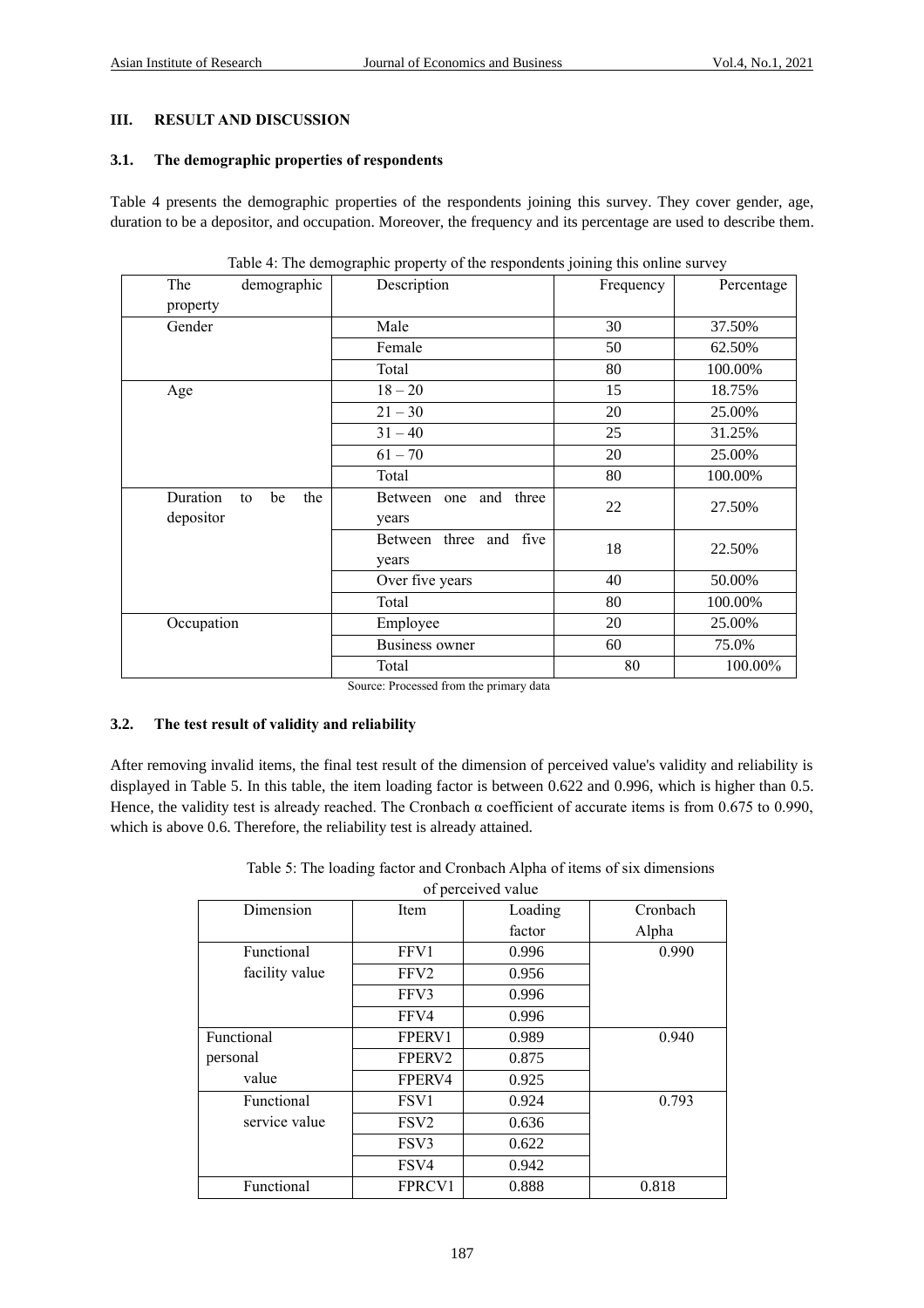| Item            | Loading | Cronbach |
|-----------------|---------|----------|
|                 | factor  | Alpha    |
| FPRCV2          | 0.818   |          |
| FPRCV3          | 0.864   |          |
| EV1             | 0.924   | 0.675    |
| EV <sub>2</sub> | 0.924   |          |
| EV3             | 0.748   |          |
| SV <sub>1</sub> | 0.898   | 0.759    |
| SV <sub>2</sub> | 0.898   |          |
|                 |         |          |

| Table 5: The loading factor and Cronbach Alpha of items of six dimensions |
|---------------------------------------------------------------------------|
| of perceived value                                                        |

Source: Modified Output of Warp PLS 7.0

When examining the validity and reliability of service quality, fortunately, we find that all the service quality dimension items are valid and reliable. This circumstance happens because all loading factor is between 0.635 and 0.962, which is higher than 0.5, and the Cronbach Alpha is from 0.844 until 0.951, which is above 0.6 (see Table 6).

| Dimension      | Item             | Loading | Cronbach |
|----------------|------------------|---------|----------|
|                |                  | factor  | Alpha    |
| Tangible       | T1               | 0.911   | 0.951    |
|                | T <sub>2</sub>   | 0.911   |          |
|                | T <sub>3</sub>   | 0.962   |          |
|                | T <sub>4</sub>   | 0.945   |          |
| Empathy        | EMP1             | 0.939   | 0.935    |
|                | EMP <sub>2</sub> | 0.900   |          |
|                | EMP3             | 0.635   |          |
|                | EMP4             | 0.879   |          |
|                | EMP5             | 0.949   |          |
| Reliability    | REL1             | 0.901   | 0.896    |
|                | REL <sub>2</sub> | 0.906   |          |
|                | REL <sub>3</sub> | 0.788   |          |
|                | REL <sub>4</sub> | 0.910   |          |
| Responsiveness | RES1             | 0.844   | 0.844    |
|                | RES <sub>2</sub> | 0.831   |          |
|                | RES3             | 0.829   |          |
|                | RES4             | 0.891   |          |
| Assurance      | A1               | 0.878   | 0.856    |
|                | A2               | 0.861   |          |
|                | A3               | 0.817   |          |
|                | A4               | 0.820   |          |

Table 6: The loading factor and Cronbach Alpha of items of five dimensions of service quality

Source: Modified Output of Warp PLS 7.0

When testing the validity and reliability of depositor loyalty, we obtain that the loading factor of DL1, DL2, and DL3 exceeds 0.5, i.e., 0.946, 0.967, and 0.982. Also, Cronbach Alpha for these items is 0.963, higher than 0.6 (see Table 7). Because of this situation, the validity and reliability tests are confirmed.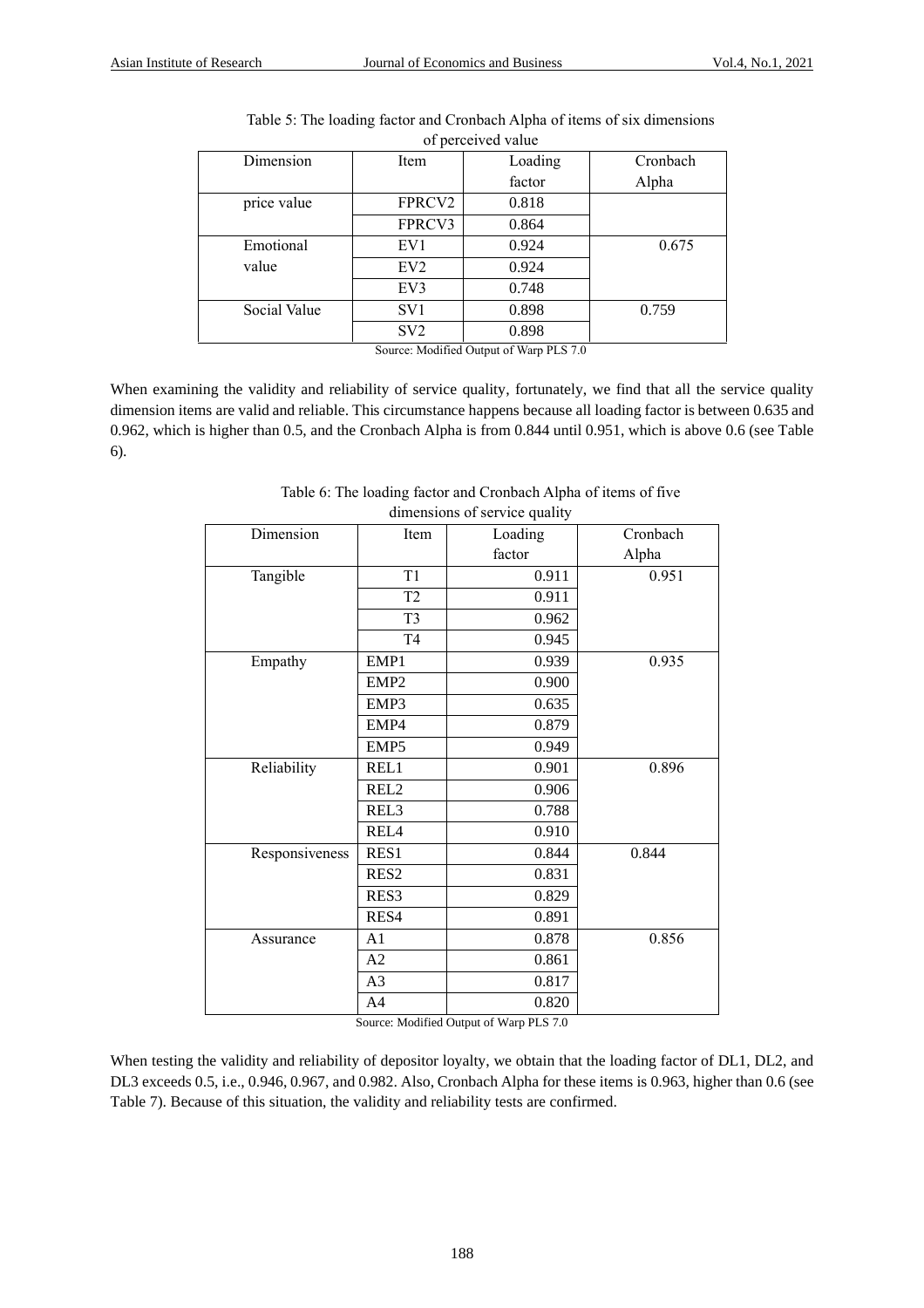|      | items of depositor loyalty |          |
|------|----------------------------|----------|
| Item | Loading                    | Cronbach |
|      | factor                     | Alpha    |
| DL1  | 0.946                      | 0.963    |
|      |                            |          |

| Table 7: The loading factor and Cronbach Alpha of |
|---------------------------------------------------|
| items of depositor loyalty                        |

Source: Output of Warp PLS 7.0

DL3 0.982

## **3.3. The estimation result of the research model**

Figure 2 below shows the estimation result of the structural equation model based on partial least square. In this figure, the probability value of the t-statistic of  $β_1$  of 0.585 and  $β_2$  of 0.355 is less than 0.000. Because these values are below the significance level of 5%, the positive impact of perceived value and service quality on depositor loyalty is present.



Figure 2: The estimation result of structural equation model based on partial least square Source: Modified Output of Warp PLS 7.0

# **3.4. Discussion**

From the research hypothesis examination, it is proven that perceived value positively influences depositor loyalty. The acceptance of this hypothesis supports the study result of Jumanev et al. (2012), Hasan et al. (2014), Rahi & Ghani (2016), Mukerjee (2018), and Fitri et al. (2019). In this study context, to get the depositors' dedication, the bank needs to pay attention to the facility, employee, service, price, emotional, social values with a low valid and reliable agreeing response, that is lower than 60%, as shown in Tables 8, 9, 10, 11, and 12.

The survey associated with functional facility value displays that the agreeing response percentage is between 28.75% and 81.250, considered low to high (see Table 8). The small is on FFV1, FFV2, and FFV4. Therefore, the bank must create them to support depositors to transact (FFV1) and be effortlessly utilized by depositors (FFV4). Additionally, the bank essentially provides an excellent operating system to serve depositors (FFV2).

| Response                                     | FFV1 | FFV <sub>2</sub> | FFV3 | FFV4 |
|----------------------------------------------|------|------------------|------|------|
| 1 (strongly disagree)                        |      |                  |      |      |
| 2 (disagree)                                 |      |                  |      |      |
| 3 (neutral)                                  | 57   | 46               | 15   | 57   |
| $4$ (agree)                                  |      | 13               | 46   | 23   |
| 5 (strongly agree)                           | 19   | 10               | 19   |      |
| The total of the agreeing response (4 and 5) | 23   | 23               | 65   | 23   |

Table 8: The number of agreeing on responses to the functional facility value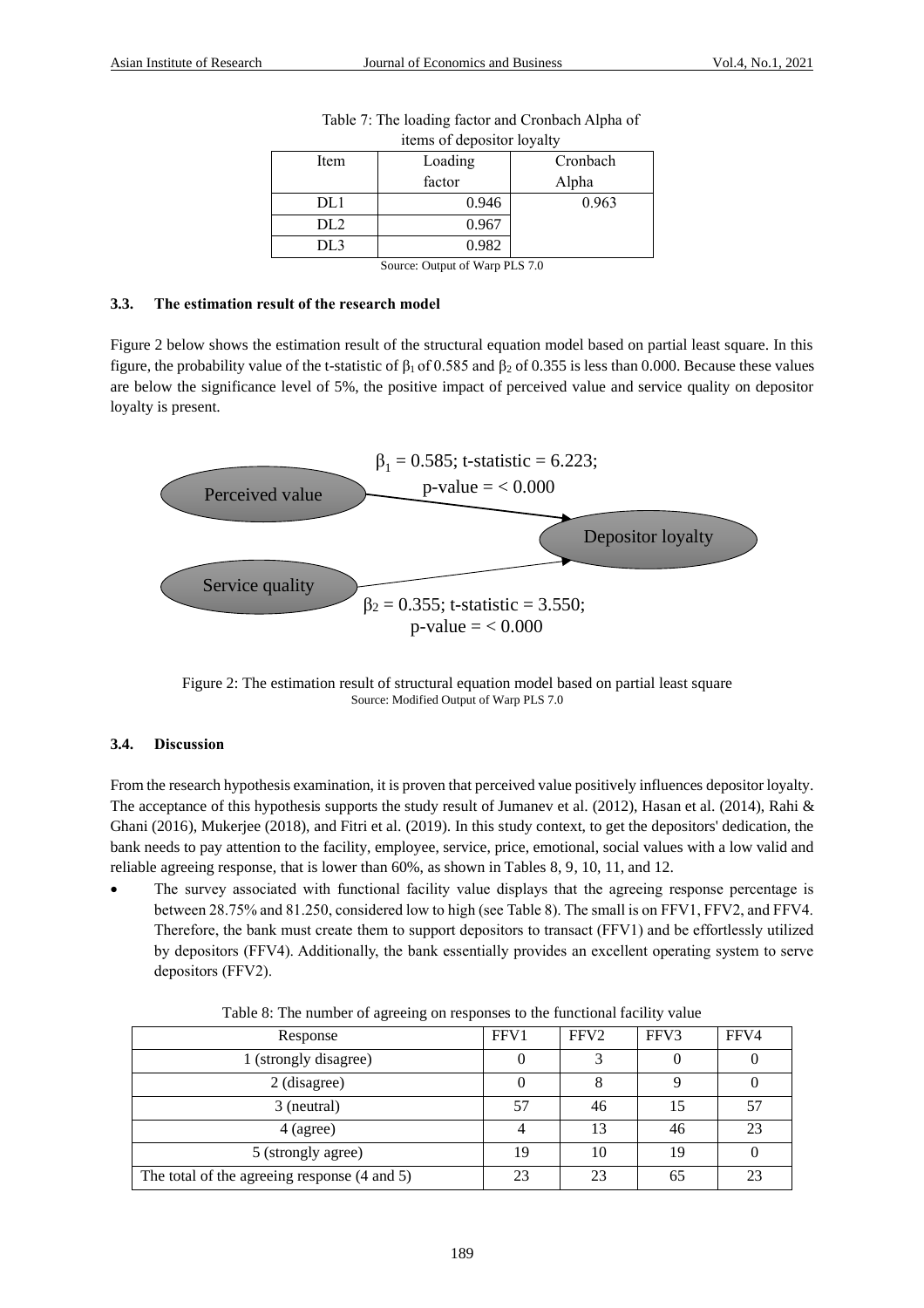| Total respondents               | 80     | 80     | 80     | 80     |
|---------------------------------|--------|--------|--------|--------|
| Percentage of agreeing response | 28.75% | 28.75% | 81.25% | 28.75% |

Source: Processed from the primary data

The survey associated with functional personal value illustrates that the agreeing response percentage is between 17.50% and 28.75%, considered low (see Table 9). Therefore, the bank should train staff members and equip them with valuable information to serve depositors.

|  |  |  |  |  | Table 9: The number of agreeing on responses to the functional personal value |  |
|--|--|--|--|--|-------------------------------------------------------------------------------|--|
|  |  |  |  |  |                                                                               |  |
|  |  |  |  |  |                                                                               |  |

| Response                                     | FPERV1   | FPERVV2 | FPERV4 |
|----------------------------------------------|----------|---------|--------|
| 1 (strongly disagree)                        |          |         |        |
| 2 (disagree)                                 | $\Omega$ |         |        |
| 3 (neutral)                                  | 57       | 57      | 66     |
| 4 (agree)                                    | 13       | 23      |        |
| 5 (strongly agree)                           | 10       |         | 10     |
| The total of the agreeing response (4 and 5) | 23       | 23      | 14     |
| Total respondents                            | 80       | 80      | 80     |
| Percentage of agreeing response              | 28.75%   | 28.75%  | 17.50% |

Source: Processed from the primary data

The survey associated with functional service value demonstrates that the agreeing response percentage is 28.75% to 30.00%, considered low (see Table 10). Therefore, the bank should rebuild its quality so that depositors can trust it.

| $\circ$                                      |                  |                  |                  |          |  |  |  |  |  |  |
|----------------------------------------------|------------------|------------------|------------------|----------|--|--|--|--|--|--|
| Response                                     | FSV <sub>1</sub> | FSV <sub>2</sub> | FSV <sub>3</sub> | FSV4     |  |  |  |  |  |  |
| 1 (strongly disagree)                        | $\Omega$         |                  | $\theta$         | $\theta$ |  |  |  |  |  |  |
| 2 (disagree)                                 | $\theta$         | 8                | 9                |          |  |  |  |  |  |  |
| 3 (neutral)                                  | 57               | 46               | 47               | 57       |  |  |  |  |  |  |
| $4$ (agree)                                  | 4                | 13               | 24               | 23       |  |  |  |  |  |  |
| 5 (strongly agree)                           | 19               | 10               | 0                | $\Omega$ |  |  |  |  |  |  |
| The total of the agreeing response (4 and 5) | 23               | 23               | 24               | 23       |  |  |  |  |  |  |
| Total respondents                            | 80               | 80               | 80               | 80       |  |  |  |  |  |  |
| Percentage of agreeing response              | 28.75%           | 28.75%           | 30%              | 28.75%   |  |  |  |  |  |  |
|                                              |                  |                  |                  |          |  |  |  |  |  |  |

Table 10: The number of agreeing on responses to the functional service value

Source: Processed from the primary data

The survey associated with emotional value expresses that the agreeing response percentage is between 28.75% and 52.50%, considered low (see Table 11). Therefore, the bank has to make virtuous financial contact for depositors (EV1) and depositors comfortable with the provided service (EV2). Besides, the bank must train the staff members to positively value depositors (EV3).

| Response                                     | EV1 | EV2 | EV3 |
|----------------------------------------------|-----|-----|-----|
| 1 (strongly disagree)                        |     |     |     |
| 2 (disagree)                                 |     |     |     |
| 3 (neutral)                                  |     |     | 38  |
| $4$ (agree)                                  | 13  | 13  | 42  |
| 5 (strongly agree)                           | 10  | 10  |     |
| The total of the agreeing response (4 and 5) |     | 23  |     |

Table 11: The number of agreeing on responses to the emotional value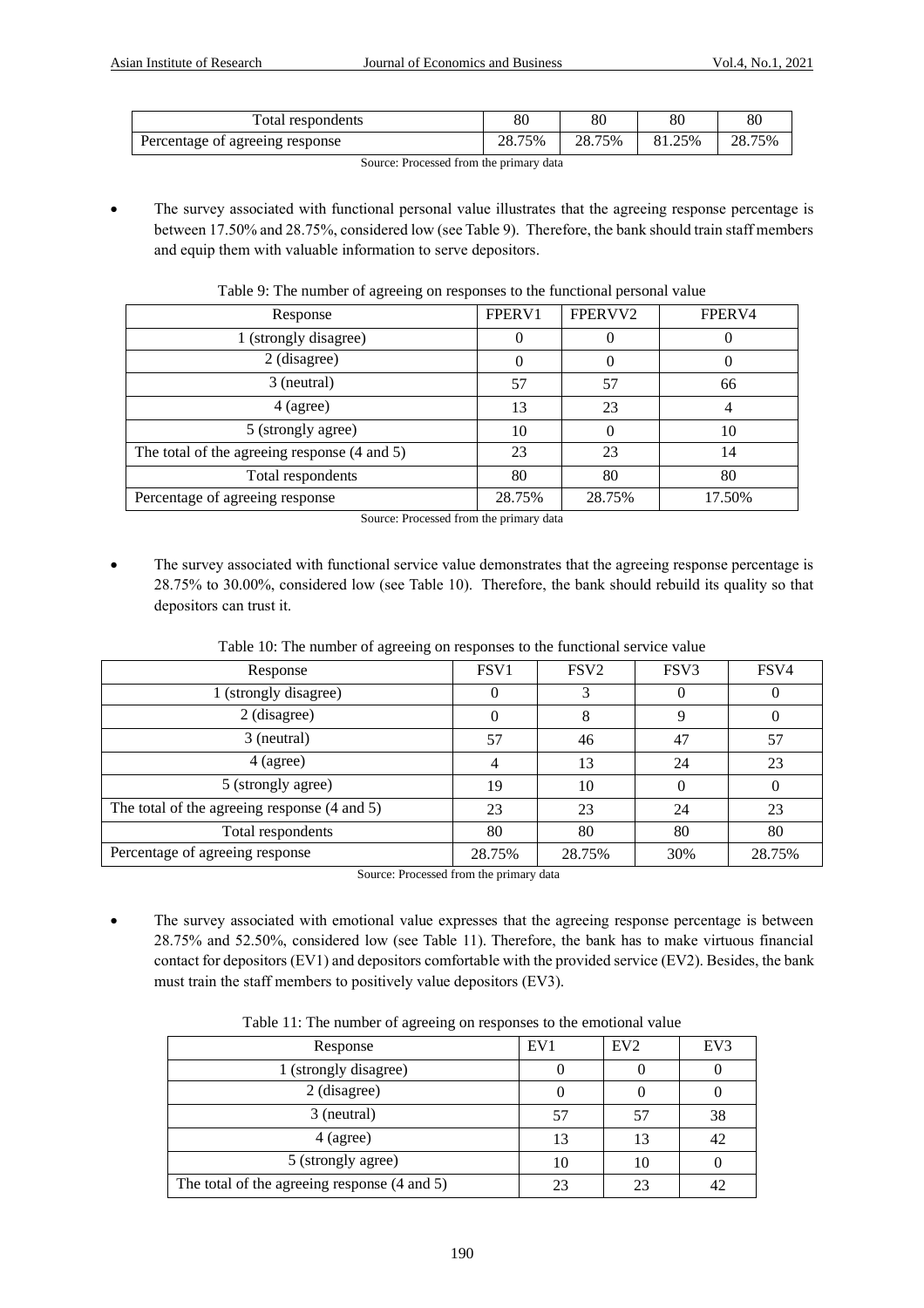| Percentage of agreeing response<br>28.75% | 28.75% | 52.50% |
|-------------------------------------------|--------|--------|

Source: Processed from the primary data

The survey associated with social value shows that the agreeing response percentage is 76.25% until 81.50%, considered high (see Table 12). It means the bank already effectively implements functional social value.

| Response                                     | SV <sub>1</sub> | SV2    |
|----------------------------------------------|-----------------|--------|
| 1 (strongly disagree)                        | 6               |        |
| 2 (disagree)                                 |                 |        |
| 3 (neutral)                                  | 18              | 14     |
| $4$ (agree)                                  | 34              | 22     |
| 5 (strongly agree)                           | 27              | 43     |
| The total of the agreeing response (4 and 5) | 61              | 65     |
| Total respondents                            | 80              | 80     |
| Percentage of agreeing response              | 76.25%          | 81.25% |

Table 12: The number of agreeing on responses to the social value

Source: Processed from the primary data

From the research hypothesis examination, it is proven that service quality positively influences depositor loyalty. The acceptance of this hypothesis supports the study result of Hidayat et al. (2015), Alnaser et al. (2017), and Al-Areqi et al. (2018). In this study context, to get the depositors' dedication, the bank needs to pay attention to the list of valid and reliable service quality dimension indicators with the inadequate agreeing response  $(< 60\%$ ) (see Table 13). In this table, the intended answers are REL3, RES1, RES2, RES3, and A4, ranged from 42.50% to 57.5%. Hence, the bank should be on time to give the service to the depositors (REL3), train and equip the staff members with the product knowledge to provide a speedy response to serve the depositors (RES1, RES2, RES3, and A4).

|  |  |  |  |  |  |  | Table 13: The number of agreeing on responses to items of reliability, responsiveness, and assurance |  |
|--|--|--|--|--|--|--|------------------------------------------------------------------------------------------------------|--|
|  |  |  |  |  |  |  |                                                                                                      |  |

| Response                                     | REL <sub>3</sub> | RES <sub>1</sub> | RES <sub>2</sub> | RES <sub>3</sub> | A4     |
|----------------------------------------------|------------------|------------------|------------------|------------------|--------|
| 1 (strongly disagree)                        | $\theta$         | $\theta$         | O                | O                |        |
| 2 (disagree)                                 | 3                |                  | $_{0}$           | $\mathfrak{D}$   |        |
| 3 (neutral)                                  | 33               | 36               | 34               | 44               | 42     |
| $4$ (agree)                                  | 25               | 23               | 18               | 14               | 17     |
| 5 (strongly agree)                           | 19               | 21               | 28               | 20               | 21     |
| The total of the agreeing response (4 and 5) | 44               | 44               | 46               | 34               | 38     |
| Total respondents                            | 80               | 80               | 80               | 80               | 80     |
| Percentage of agreeing response              | 55%              | 55.00%           | 57.50%           | 42.50%           | 47.50% |

Source: Processed from the primary data

# **IV. CONCLUSION**

This research aims to investigate and analyze the effect of perceived value and service quality on depositor loyalty. By hypothesis testing on the perception of 60 respondents as the sample, this study successfully proves that a positive impact of two determinants is available. This research is not faultless because of owning several borders: the two determining variables and the few respondents as samples consisting of 60 depositors.

a. Regarding the first issue, the next scholars can add the bank social responsibility, bank image, depositor satisfaction, commitment, trust, switching cost, relationship marketing to their model as the other determinants.